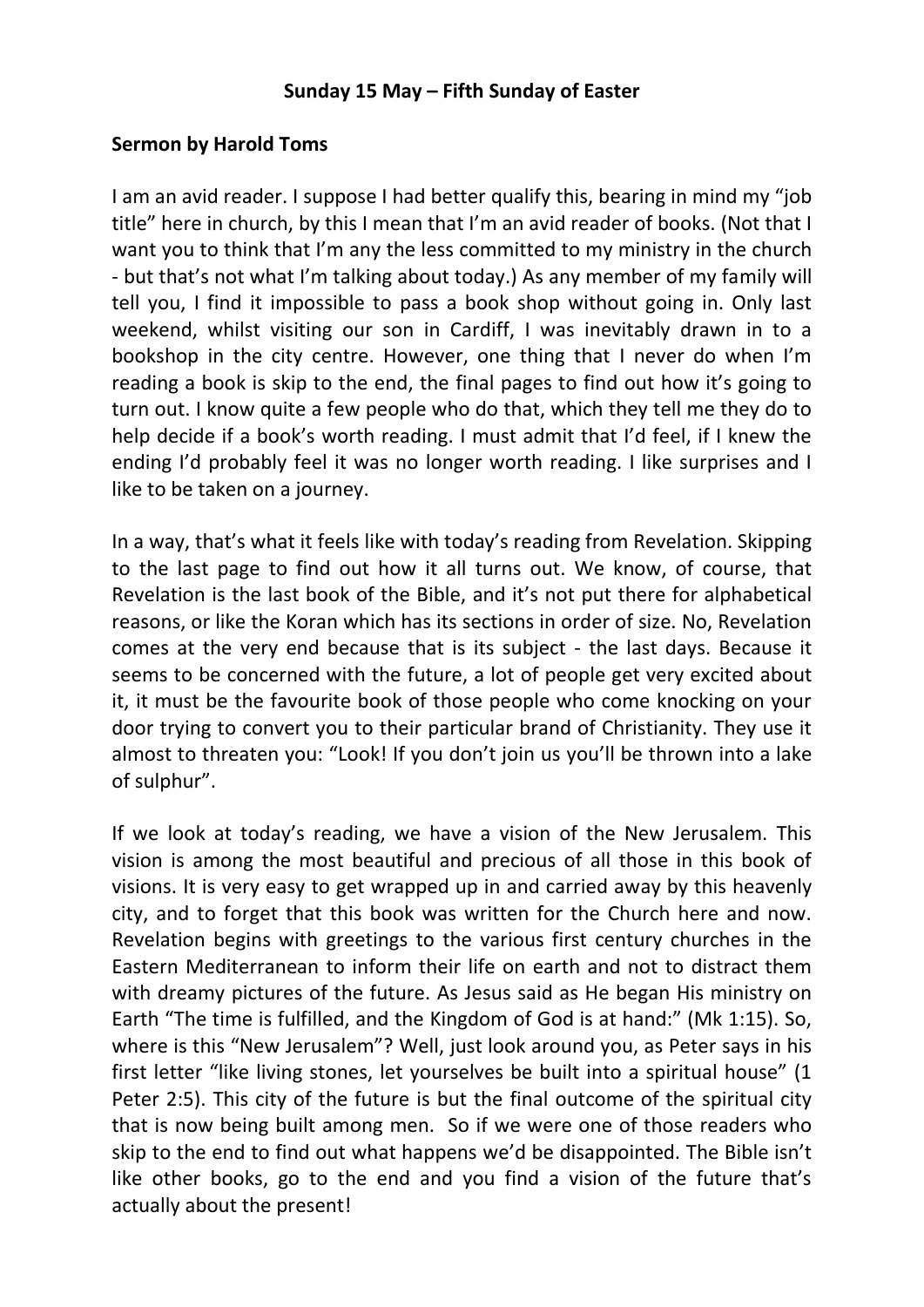So, if we reject the literalist interpretation of Revelation, and particularly the passage we read today, what do these visions actually tell us? First, the coming of a new heaven and a new earth involves the disappearance of many old landmarks and institutions and distinctions, but, one institution remains, in fact it has become all-embracing, and that is the Church. The little society that started with a few frightened people in that "upper room" in the old Jerusalem has reached maturity. But although the Church is all embracing, the individual is not lost in the community, the invitation is "Let those that will take the water of life freely" which is in fact both an invitation and a promise. Also, although the barriers which divide us are broken down in the heavenly city, they are not reduced to a dead level of similarity. The vision in Revelation still talks about "the nations" which suggests that those in the city are still what they were before, even in matters of race - or nationality. It seems reasonable to assume that if these distinctions still exist then so will our other distinguishing features.

But perhaps, the most important lesson to draw from this revelation is that the consummation of human life is revealed as being a social thing. The Bible begins, in Genesis, with a garden but it ends, in Revelation, with a city. Here is the answer to those that say "you don't need to go to church to be a Christian". The whole of the Bible, the Jewish scriptures, the Gospels and the New Testament are about the relationship between God and humankind - and between person and person. The new commandment, that we heard about in our Gospel this morning, is that we love one-another as Christ has loved us. The very summary of the law that Jesus gave us is "Love the Lord your God with all your heart, mind and strength. And love your neighbour as yourself".

So, as I've already said, I don't believe that Revelation is just a vision of the future, it's a vision for the here and now. We are the living bricks of the Celestial City. It has already come down from heaven - when the Holy Spirit came upon the Church at Pentecost. We must not sit back waiting for the "New Jerusalem" or even the "New Tiptree/Gt. Braxted". If we do that we're missing the whole point. We are the body of Christ, and these must be more than just words to us. When Christ lived on earth He went out and about into the streets and market places to meet people; He healed people; He fed the hungry; He visited those that needed Him most and comforted them. Now we are his body and if we want to know what that means we should do then we need look no further than to what He did - and then do the same ourselves.

For many churches, as here in Tiptree, our Church building is set in the heart of our community, physically. But if we are to take the Gospel seriously then it's up to us to place the Church at the heart of our community spiritually by truly being the body of Christ. By continuing His work, right here, right now;